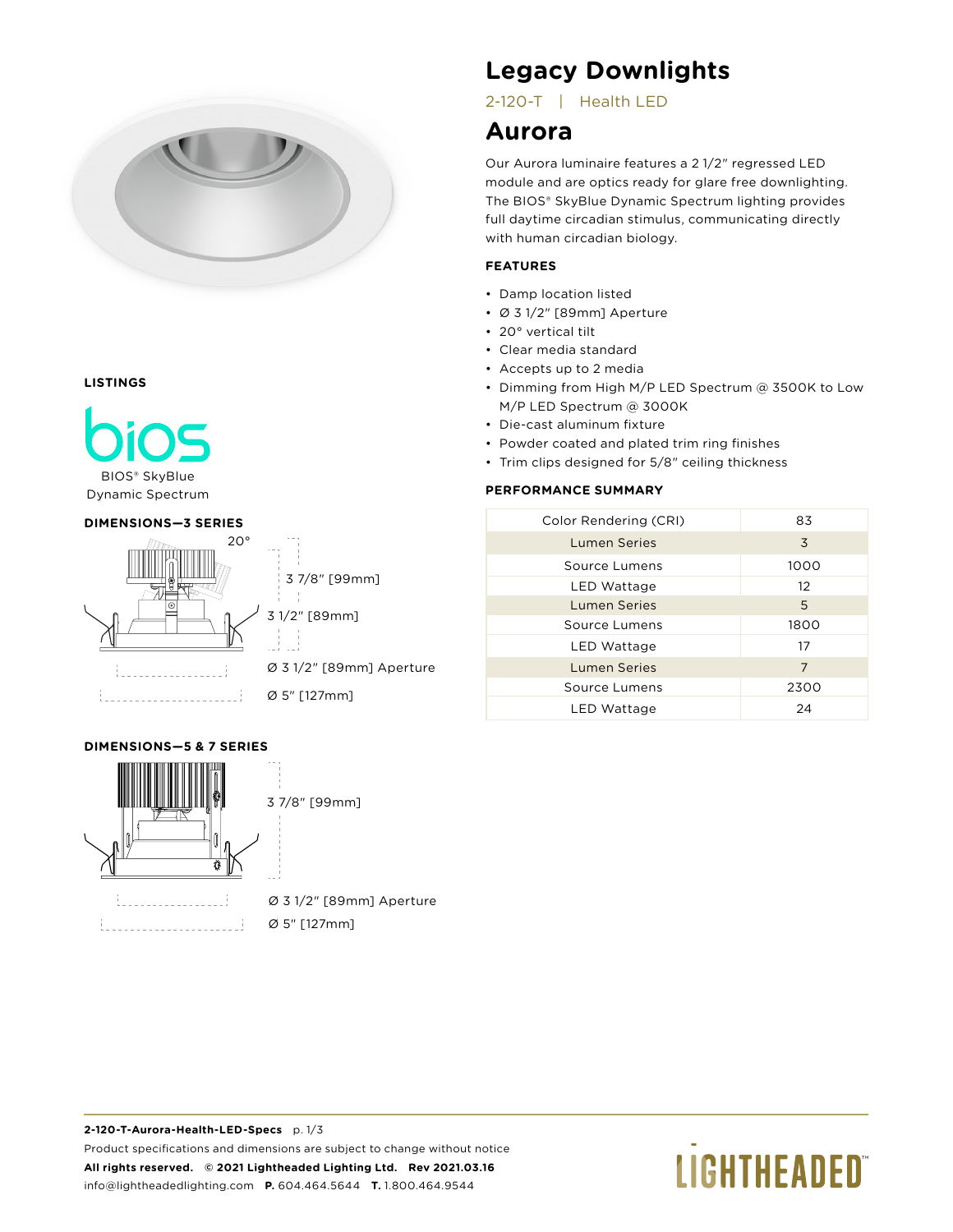# **Legacy Downlights**

2-120-T | Health LED

## **Aurora**

**TAG TYPE**



#### **ORDER FORM**

| A PLAMAR PINIAU |  |  | C. COL. LUMENC, CEOLES      |                |   |  |   |  |  |  |
|-----------------|--|--|-----------------------------|----------------|---|--|---|--|--|--|
| 2-120-T Aurora  |  |  | 35 3500K                    |                |   |  |   |  |  |  |
| 1. TRIM         |  |  | <b>5. COLOR TEMPERATURE</b> |                |   |  |   |  |  |  |
|                 |  |  |                             |                |   |  |   |  |  |  |
|                 |  |  | $\overline{4}$              | $\overline{5}$ | 6 |  | 8 |  |  |  |

#### **2. FLANGE FINISH**

**01** White

- **02** Chrome Plated
- **04** Black
- **05** Matte Silver
- **06** Bronze
- **09** Gold Plated
- **11** Matte Nickel
- **CC** Custom Color<sup>1</sup>

#### **3. REFLECTOR FINISH**

**BA** Black Specular **BLO** Black Open **BLS** Black Stepped **NICS** Nickel Satin **SAS** Satin Silver **WHO** White Open

#### **4. MODULE & BEAM SPREAD**

**BDY20** 20° Beam, BIOS-DY Dynamic Module **BDY28** 28° Beam, BIOS-DY Dynamic Module **BDY40** 40° Beam, BIOS-DY Dynamic Module

#### **6. CRI, LUMENS, SERIES**

**8310** 83 CRI, 1000lm, 3 Series **8318** 83 CRI, 1800lm, 5 Series **8323** 83 CRI, 2300lm, 7 Series

#### **7. OPTIONAL MEDIA (2 MAXIMUM)**

**EL** Elongating **FRO** Frosted **HC** Honeycomb **PER** Perimeter Frosted **SL** Solite Softening **SPDL** Spread

#### **8. OPTIONS**

**EXT** Extension Clips (Maximum 2")

#### **NOTES**

**1** CC custom color requires consultation with Lightheaded sales personnel.

# **LIGHTHEADED**®